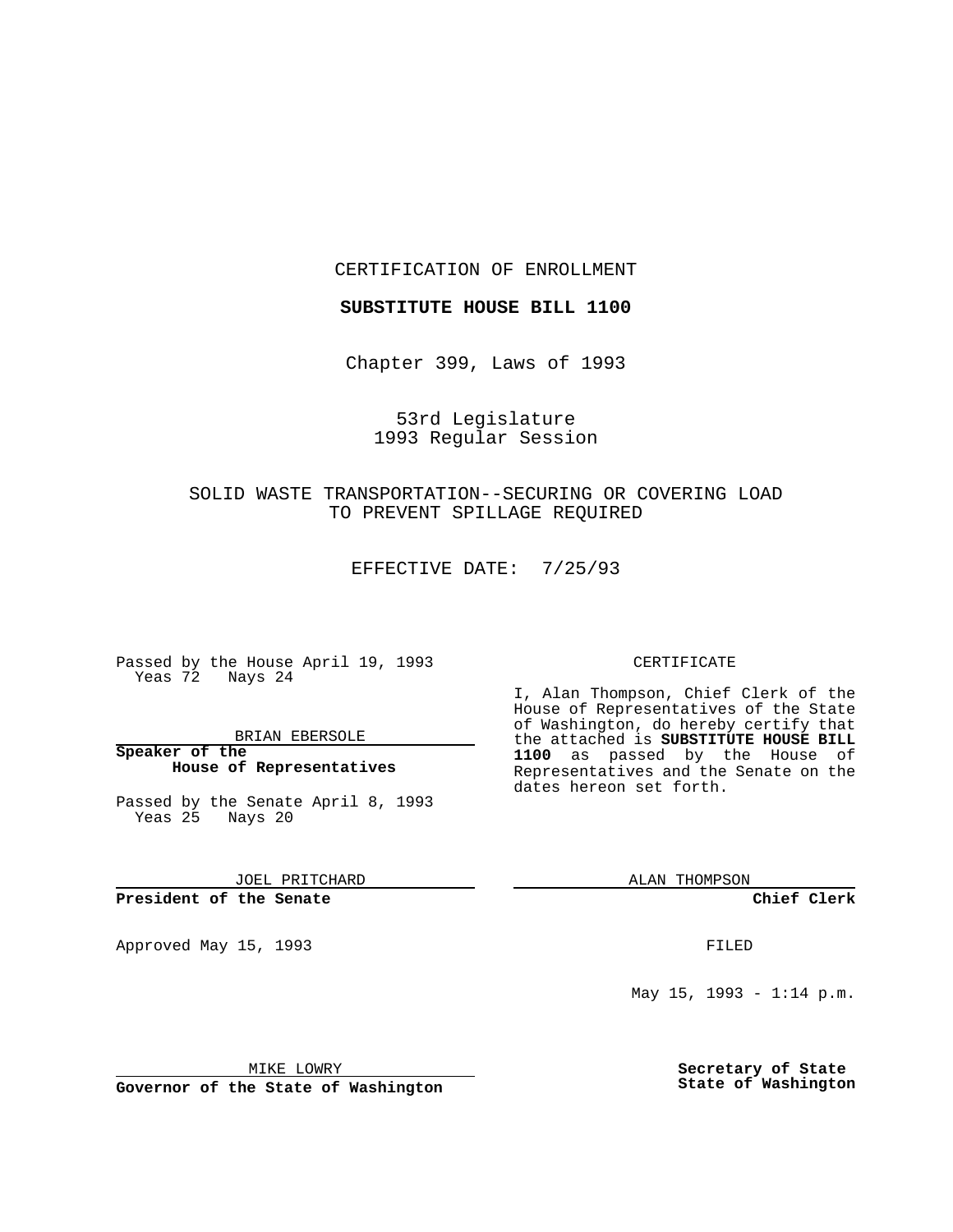## **SUBSTITUTE HOUSE BILL 1100** \_\_\_\_\_\_\_\_\_\_\_\_\_\_\_\_\_\_\_\_\_\_\_\_\_\_\_\_\_\_\_\_\_\_\_\_\_\_\_\_\_\_\_\_\_\_\_

\_\_\_\_\_\_\_\_\_\_\_\_\_\_\_\_\_\_\_\_\_\_\_\_\_\_\_\_\_\_\_\_\_\_\_\_\_\_\_\_\_\_\_\_\_\_\_

AS AMENDED BY THE SENATE

Passed Legislature - 1993 Regular Session

## **State of Washington 53rd Legislature 1993 Regular Session**

**By** House Committee on Environmental Affairs (originally sponsored by Representatives Bray, J. Kohl, Rust and Leonard)

Read first time 02/03/93.

 AN ACT Relating to the containment of waste materials; and adding a new section to chapter 70.93 RCW.

BE IT ENACTED BY THE LEGISLATURE OF THE STATE OF WASHINGTON:

 NEW SECTION. **Sec. 1.** A new section is added to chapter 70.93 RCW to read as follows:

 (1) By January 1, 1994, each county or city with a staffed transfer station or landfill in its jurisdiction shall adopt an ordinance to reduce litter from vehicles. The ordinance shall require the operator of a vehicle transporting solid waste to a staffed transfer station or landfill to secure or cover the vehicle's waste in a manner that will prevent spillage. The ordinance may provide exemptions for vehicle operators transporting waste that is unlikely to spill from a vehicle. The ordinance shall, in the absence of an exemption, require a fee, in addition to other landfill charges, for a person arriving at a staffed landfill or transfer station without a cover on the vehicle's waste or without the waste secured.

 (2) The fee collected under subsection (1) of this section shall be deposited, no less often than quarterly, with the city or county in which the landfill or transfer station is located.